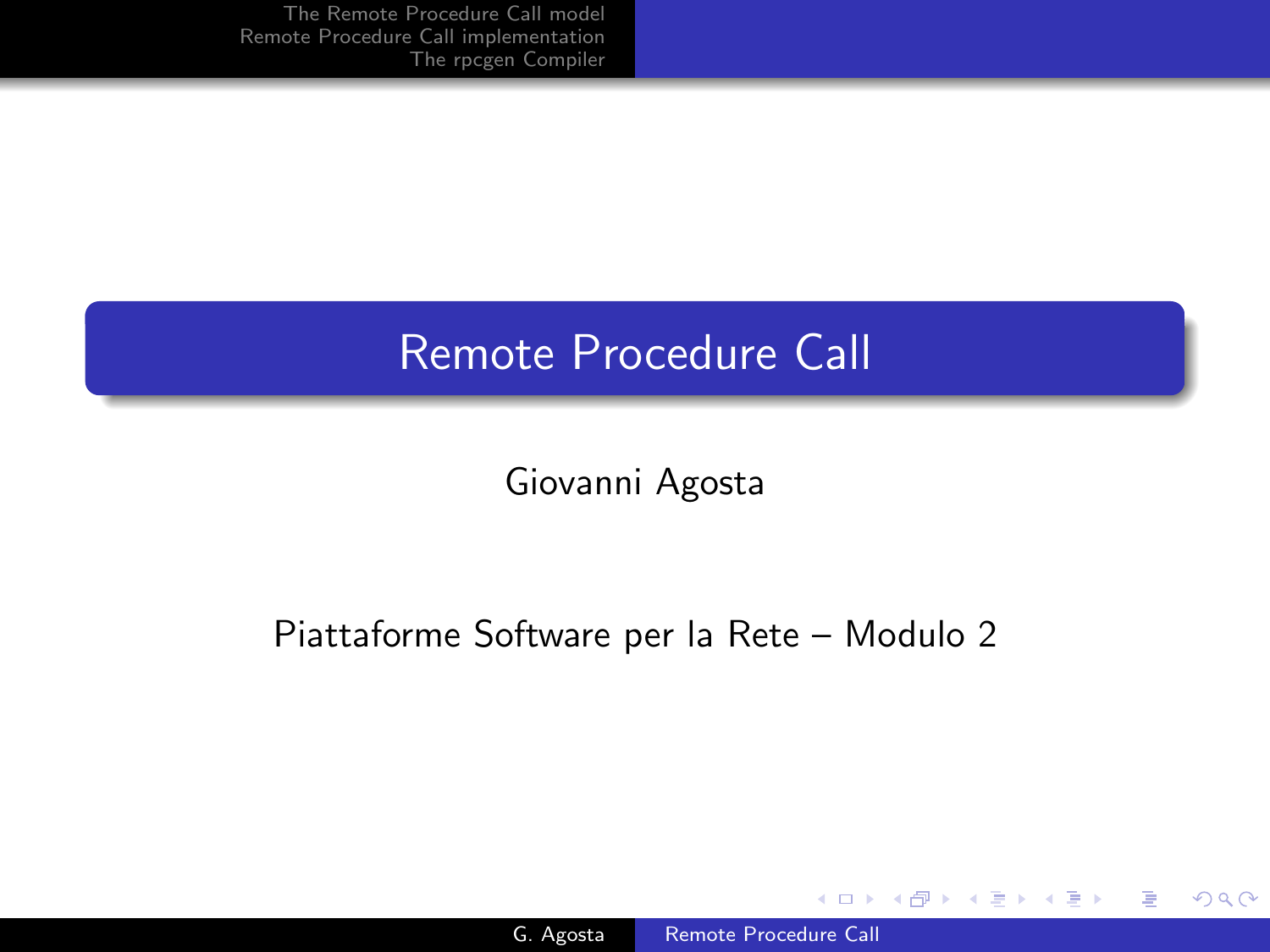# **Outline**

## **1** [The Remote Procedure Call model](#page-2-0)

2 [Remote Procedure Call implementation](#page-6-0)

## 3 [The rpcgen Compiler](#page-13-0)

- **[Overview](#page-13-0)**
- [Declarations and Definitions](#page-14-0)
- [Using the rpcgen Compiler](#page-19-0)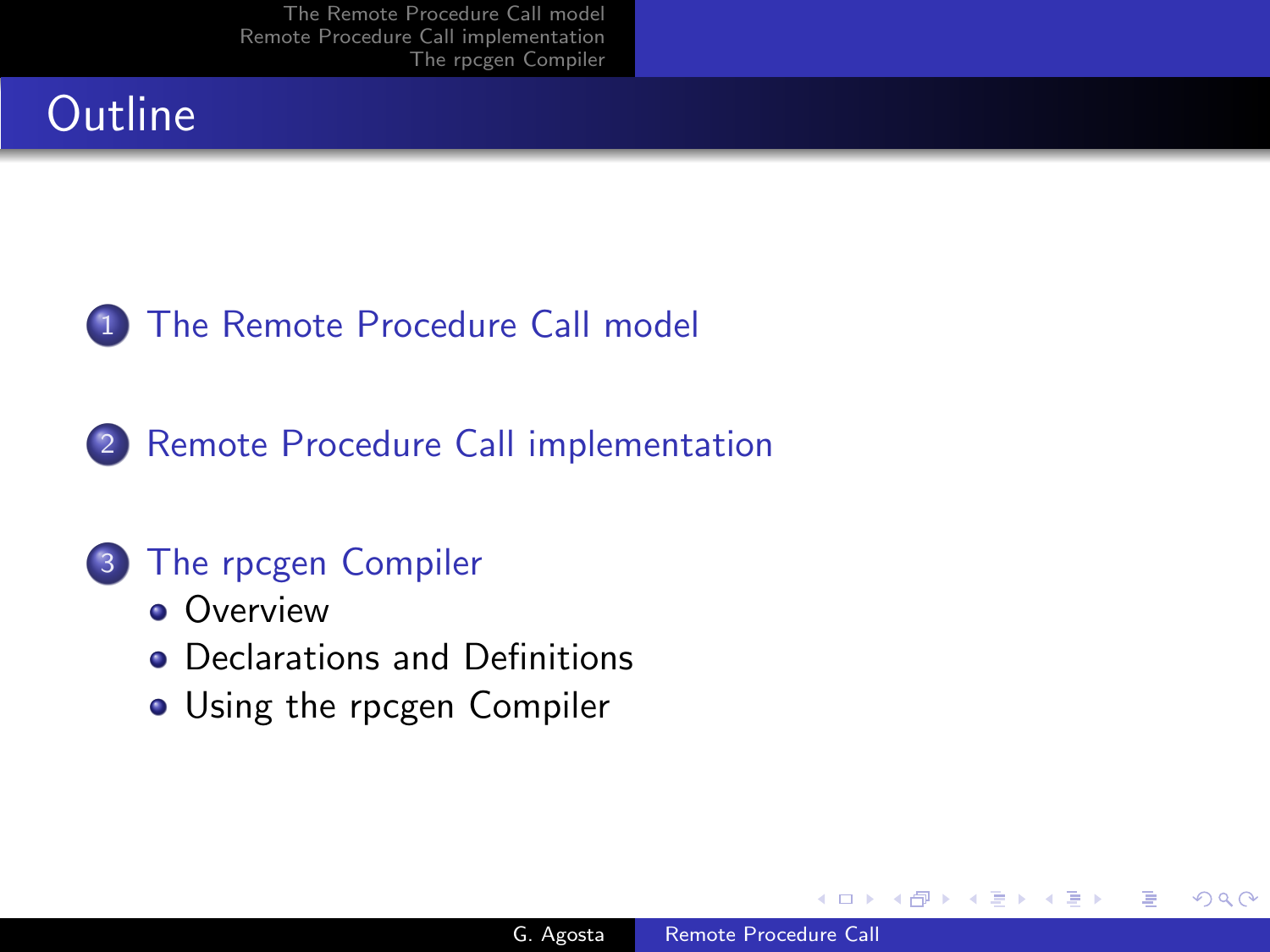## Introduction

### Designing Distributed Programs

- **Communication-Oriented Design**
- **•** Application-Oriented Design

### Remote Procedure Call model

- Support the Client-Server model
- Allow Application-Oriented Design
- <span id="page-2-0"></span>Divide the program at procedure boundaries into local and remote parts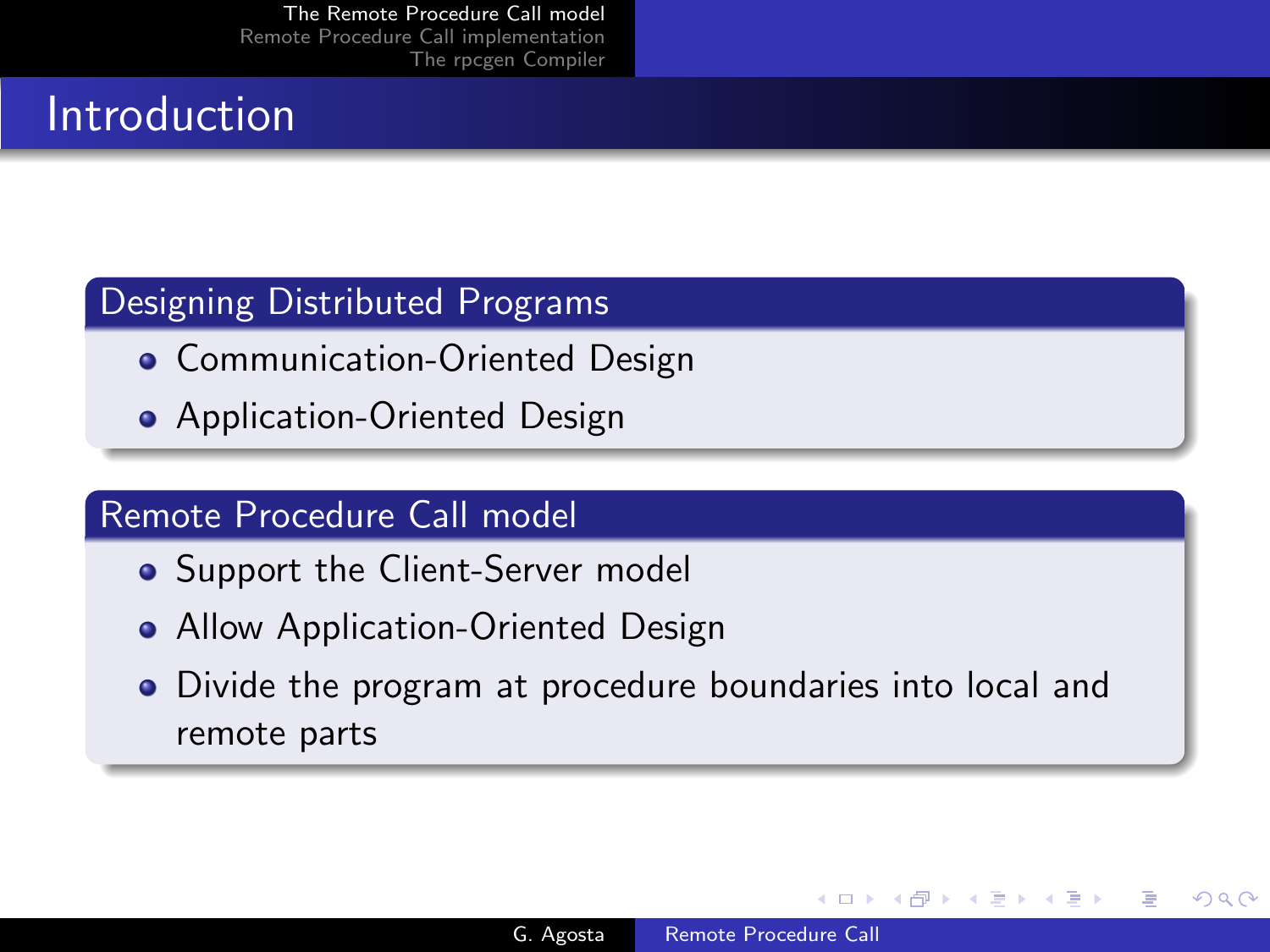## Remote Procedure Call model



A typical program, divided into a set of procedures (static view)

4 0 8

∢何 ▶ ∢ ヨ ▶ ∢ ヨ ▶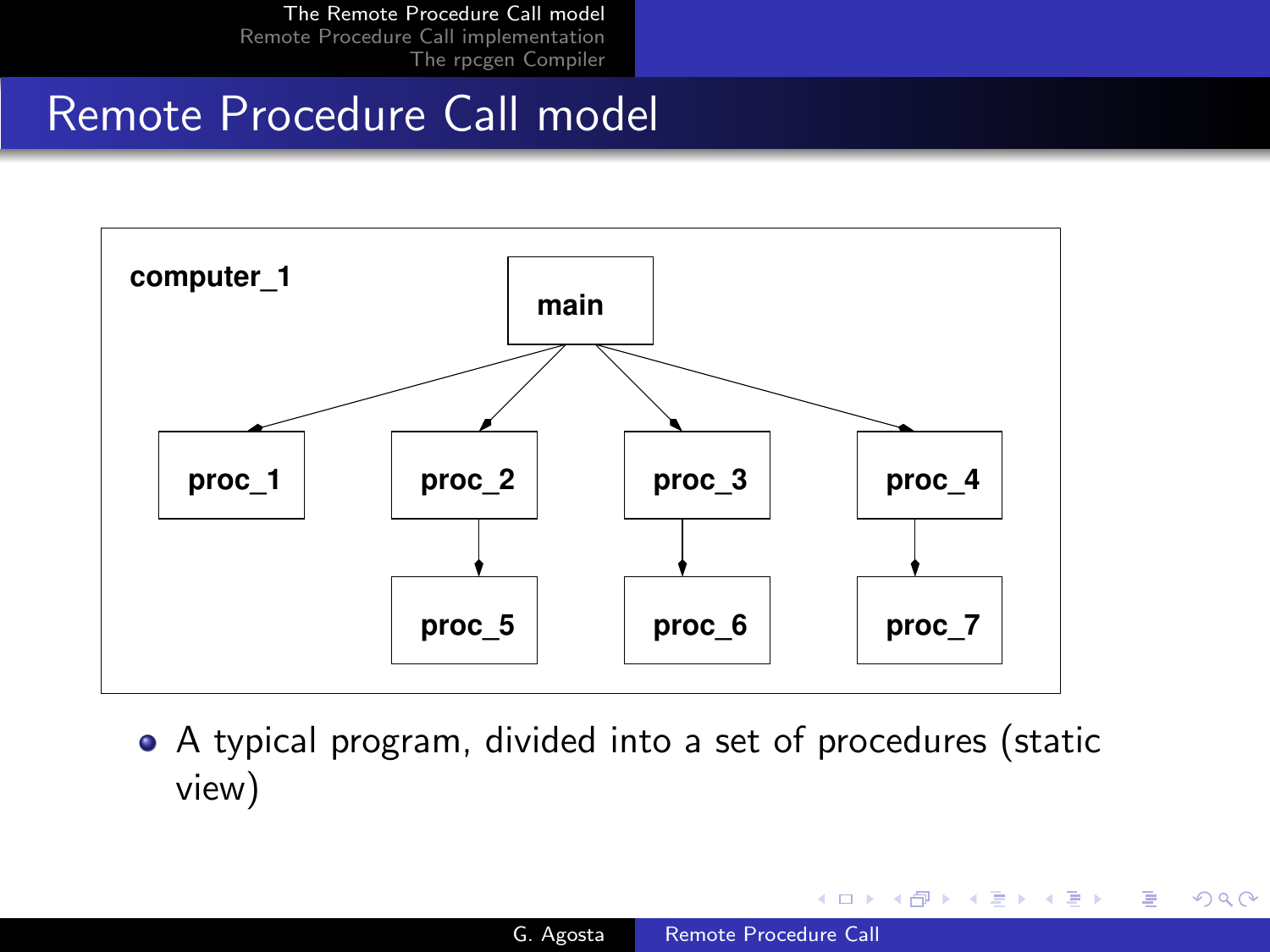## Remote Procedure Call model



- The same program, partitioned between two machines using the RPC model
- A communication protocol is needed between main and proc 4

a miller

- ④ 骨 ≯ ④ 手 ≯ ④ 手 ≯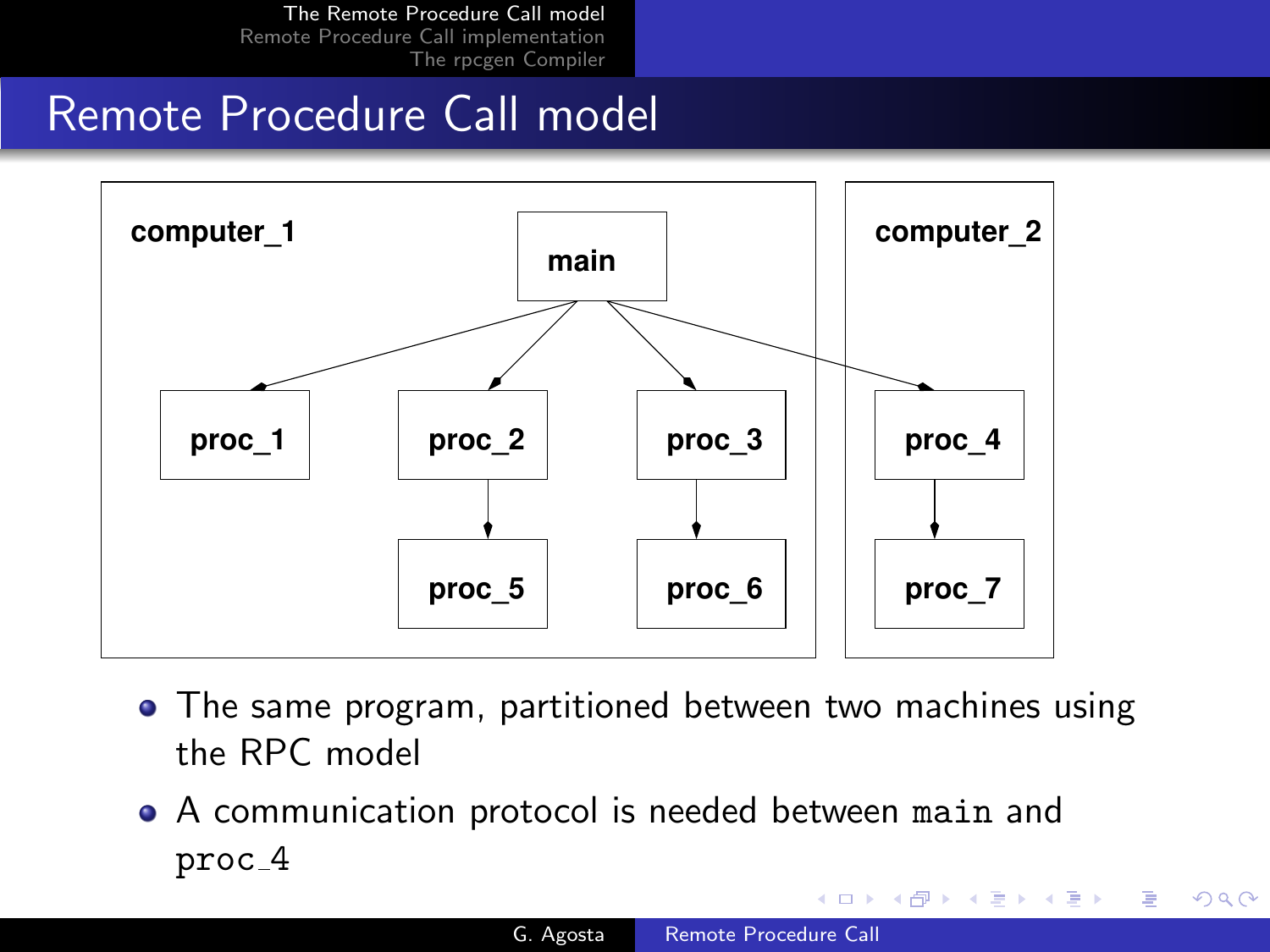## Remote Procedure Call model



- **However, remote calls are much slower**
- Remote calls also do not happen in the same address space!
- And have no access to the environment (e.g., files)

つくへ

メロメ メ母メ メミメ メミメ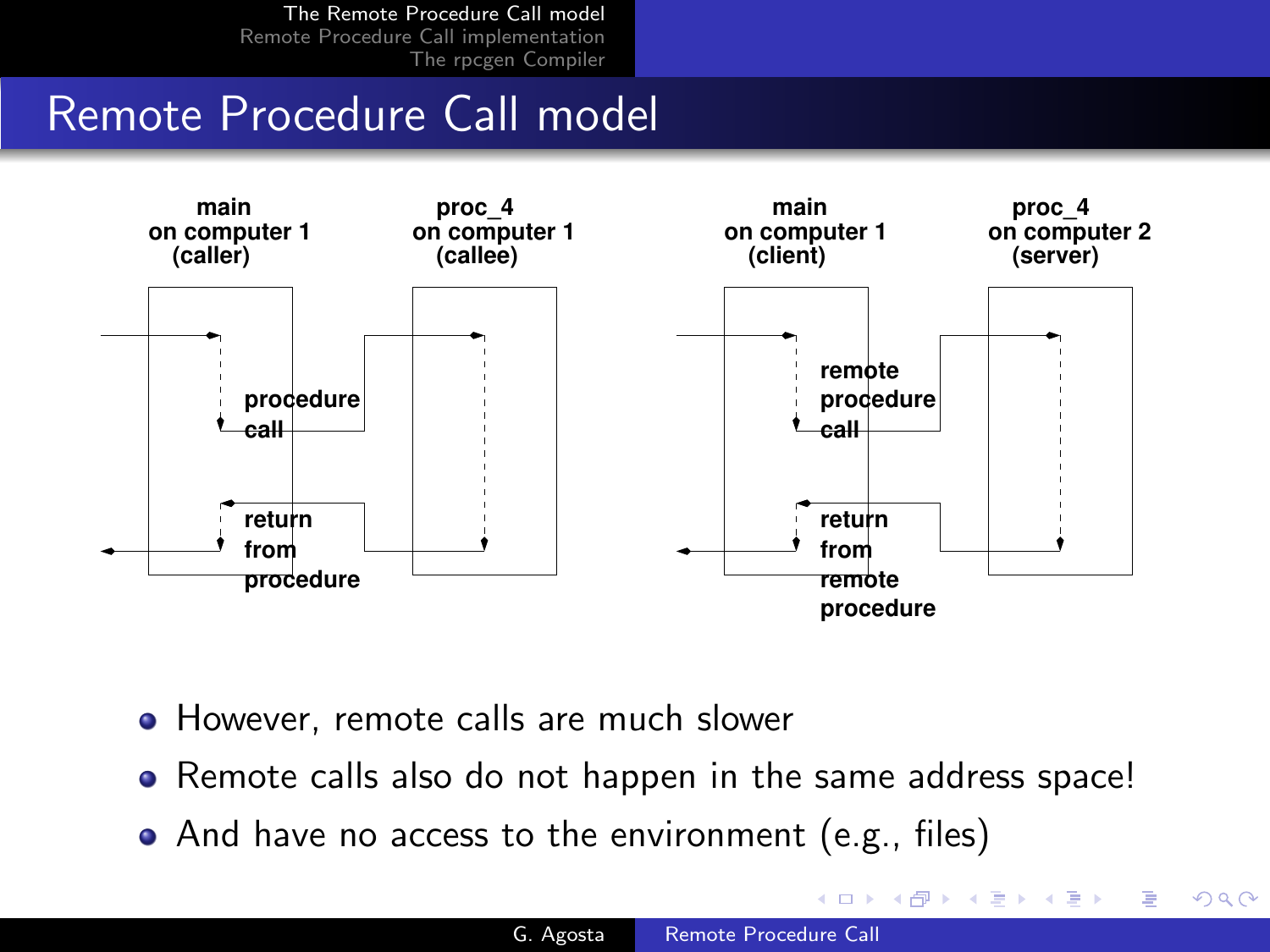# Remote Procedure Call Addressing

- Derived from Sun Open Network Computing (ONC)
- Requires a tuple of *(program, version, procedure)* to work
- Uses unique, registered identifiers (integers) to identify remote programs (i.e., servers)
- RPC identifiers are mapped to IP ports
- <span id="page-6-0"></span>• The *portmapper* service is used to register programs to ports and obtain the port for a given program

| rpcinfo -p         |     |      |            |
|--------------------|-----|------|------------|
| program vers proto |     | port |            |
| 100000             | tcp | 111  | portmapper |
| 100000             | udp | 111  | portmapper |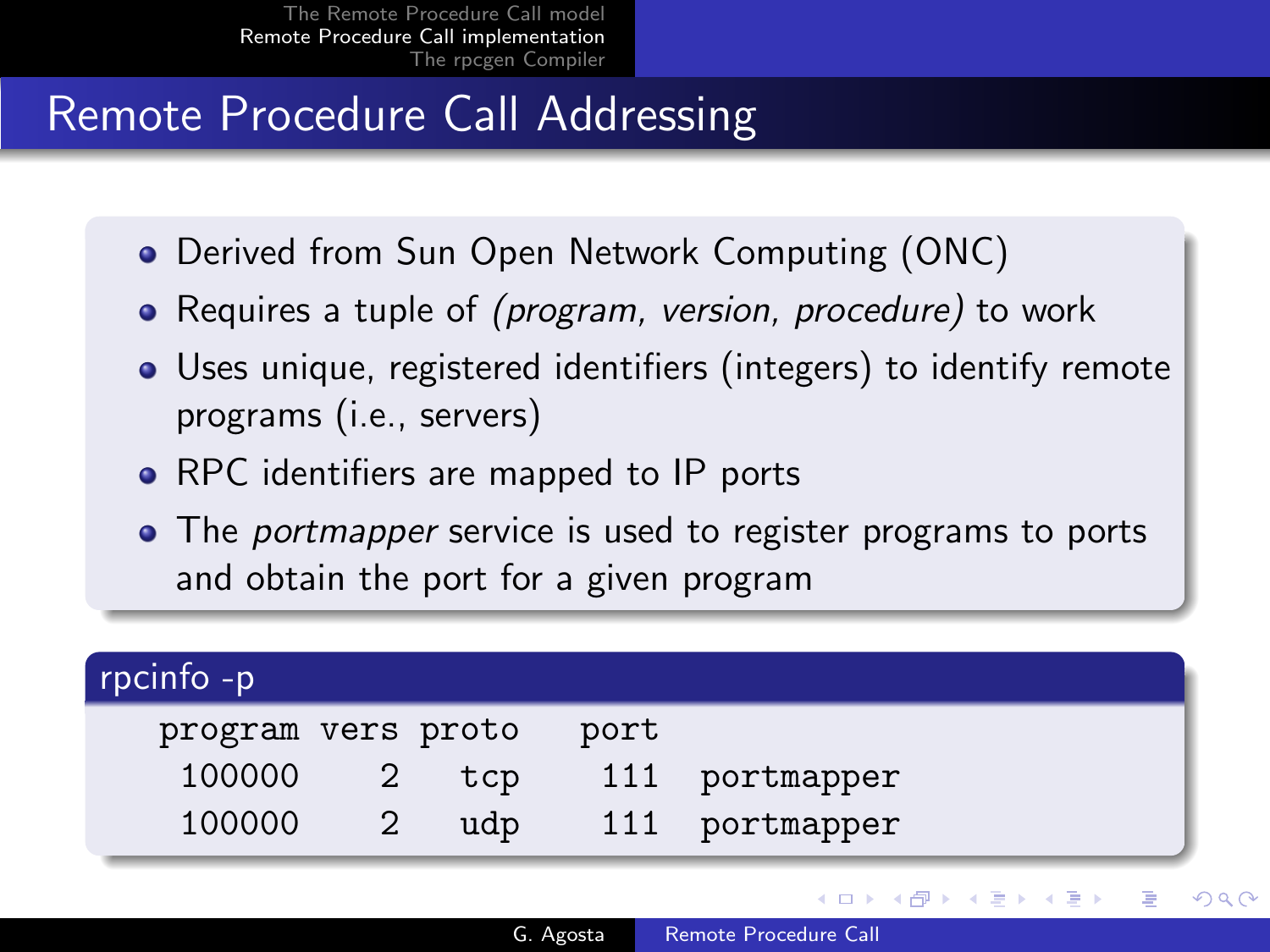# Remote Procedure Call Semantics

### Semantics provided by Sun-style RPC

- Guaranteed mutual exclusion (at most one remote procedure active at any time in any server program)
- Only the weakest possible assumptions, based on the underlying protocols
	- UDP if the procedure returns, assume at least once execution
	- UDP if the procedure does not returns, assume zero or more execution

#### What to do?

- No need to worry about mutual exclusion
- When using UPD, remote procedures need to be *idempotent*

4 0 8

- ∢ 何 ▶ -∢ ヨ ▶ -∢ ヨ

 $QQ$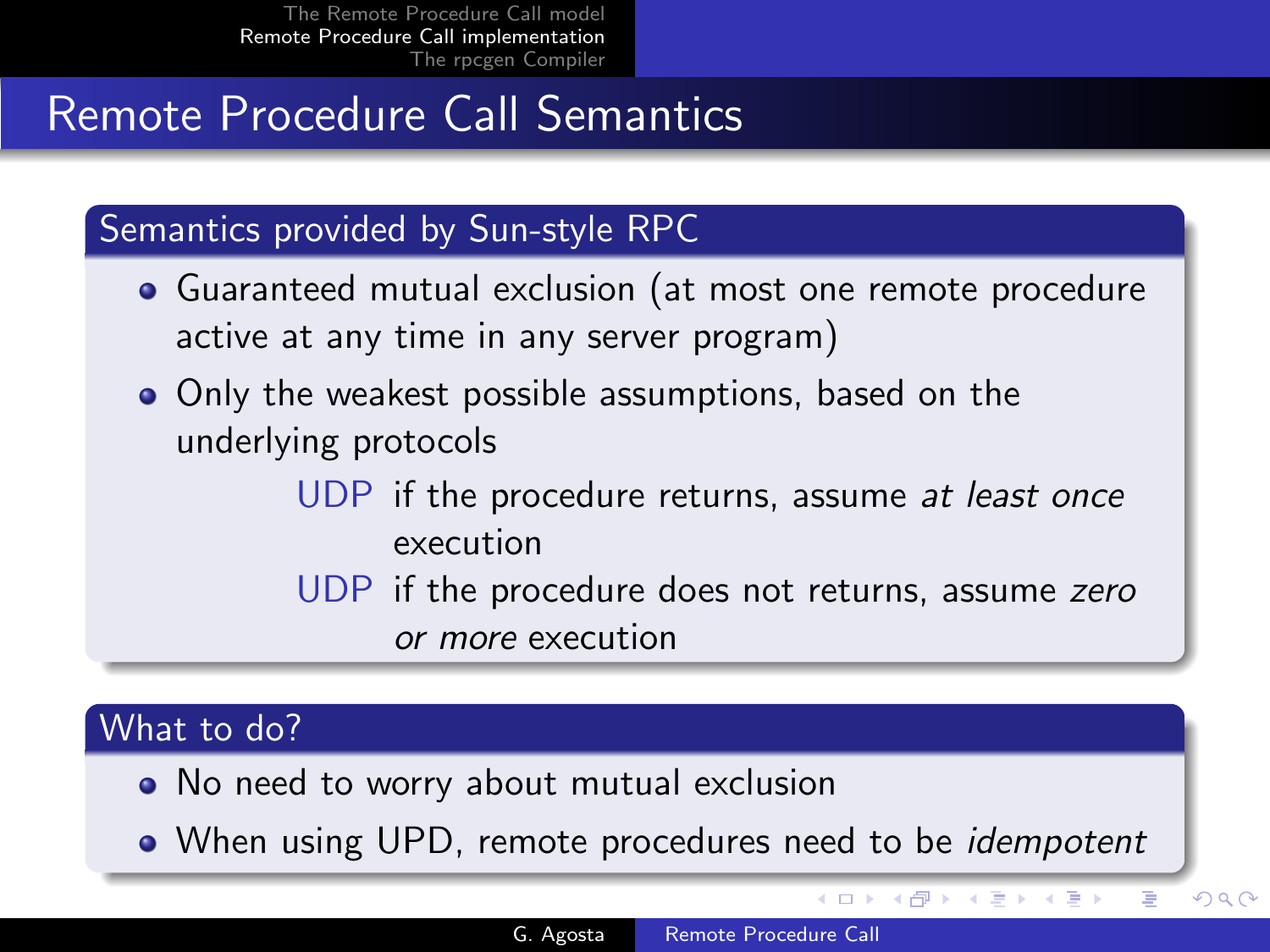# Remote Procedure Call Messages

### Message Format

- Not fixed
- Uses External Data Representation (XDR) to provide a machine-independent data representation

## External Data Representation (XDR)

- A symmetric data conversion solution:
	- Avoid having one conversion procedure for each server machine
	- However, double computational overhead
- XDR data structures are similar to C data structures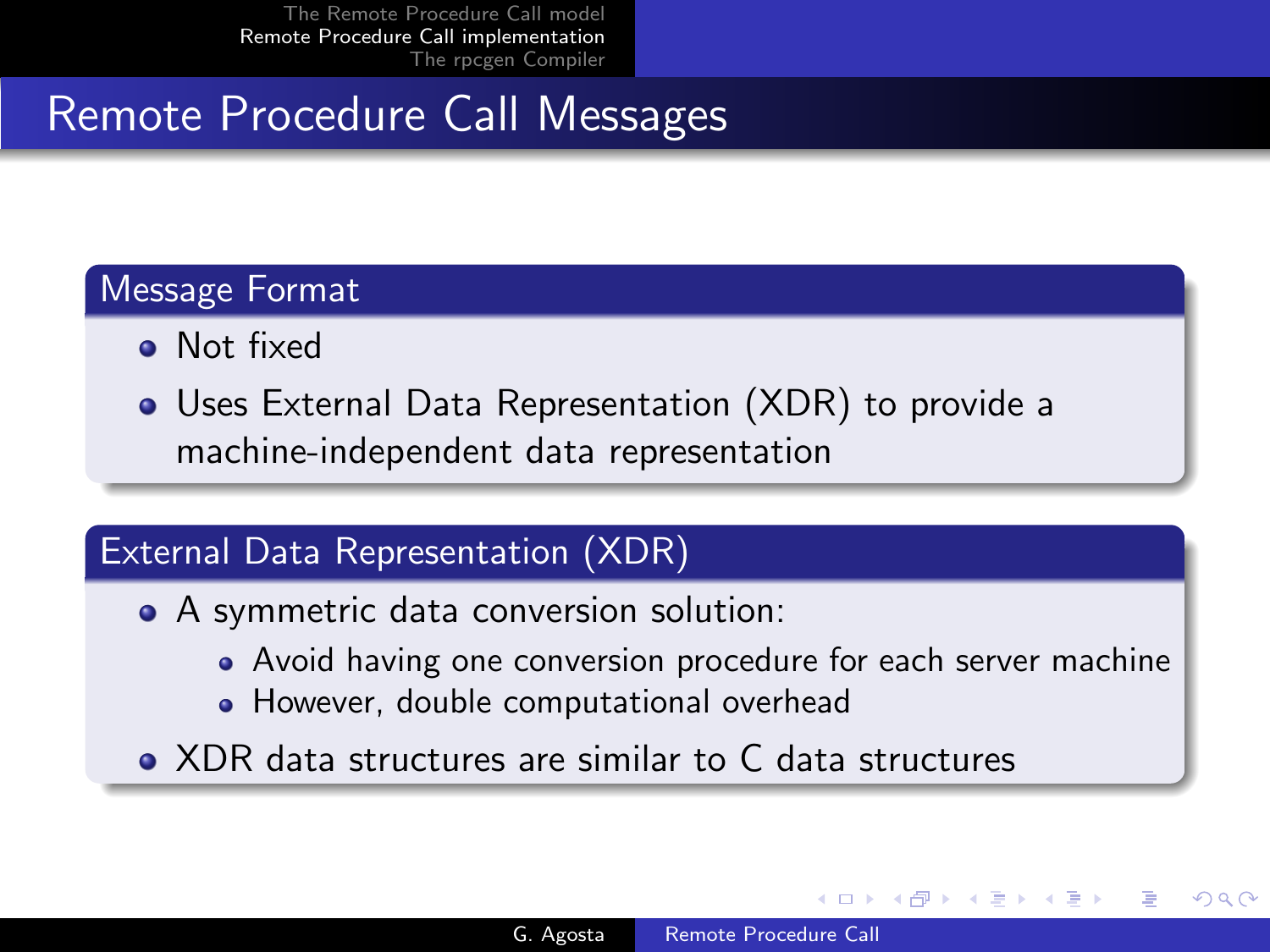# XDR Data types (1)

| Type           | Size | Description             |
|----------------|------|-------------------------|
| int            | 32   | 32-bit integer          |
| unsigned int   | 32   | 32-bit unsigned integer |
| hool           | 32   | $0 \text{ or } 1$       |
| hyper          | 64   | 64-bit integer          |
| unsigned hyper | 64   | 64-bit unsigned integer |
| float          | 32   | single precision float  |
| double         | 64   | double precision float  |
| enum           | arb  | enumeration             |
| string         | arb  | <b>ASCII</b> string     |
| opaque         | arh  | raw data                |

イロト イ部 ト イ君 ト イ君 ト

目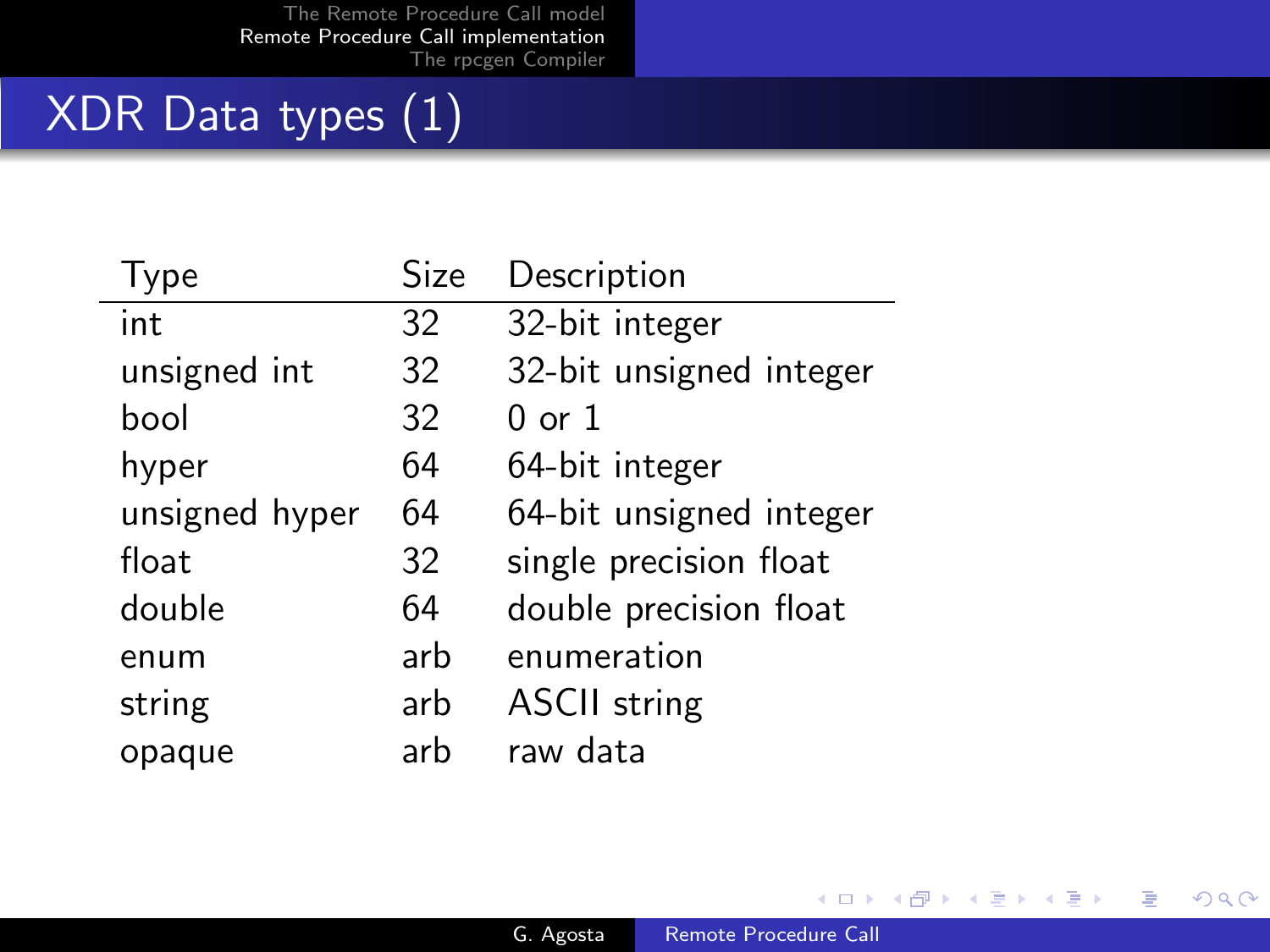# XDR Data types (2)

J.

| Type              |        | Size Description                |
|-------------------|--------|---------------------------------|
| fixed array       | arb    | fixed-size array                |
| counted array     |        | arb max-sized array             |
| structure         | arb    | C struct                        |
| union             | arb    | Pascal variant records          |
| void              | $\cup$ | no data                         |
| constant          | arb    | symbolic constant               |
| optional data arb |        | 0 or 1 occurences of other type |

- o optional data used to represent pointers
- union uses type tags

4日 8 4 伊  $\rightarrow$   $\rightarrow$   $\equiv$   $299$ 

∍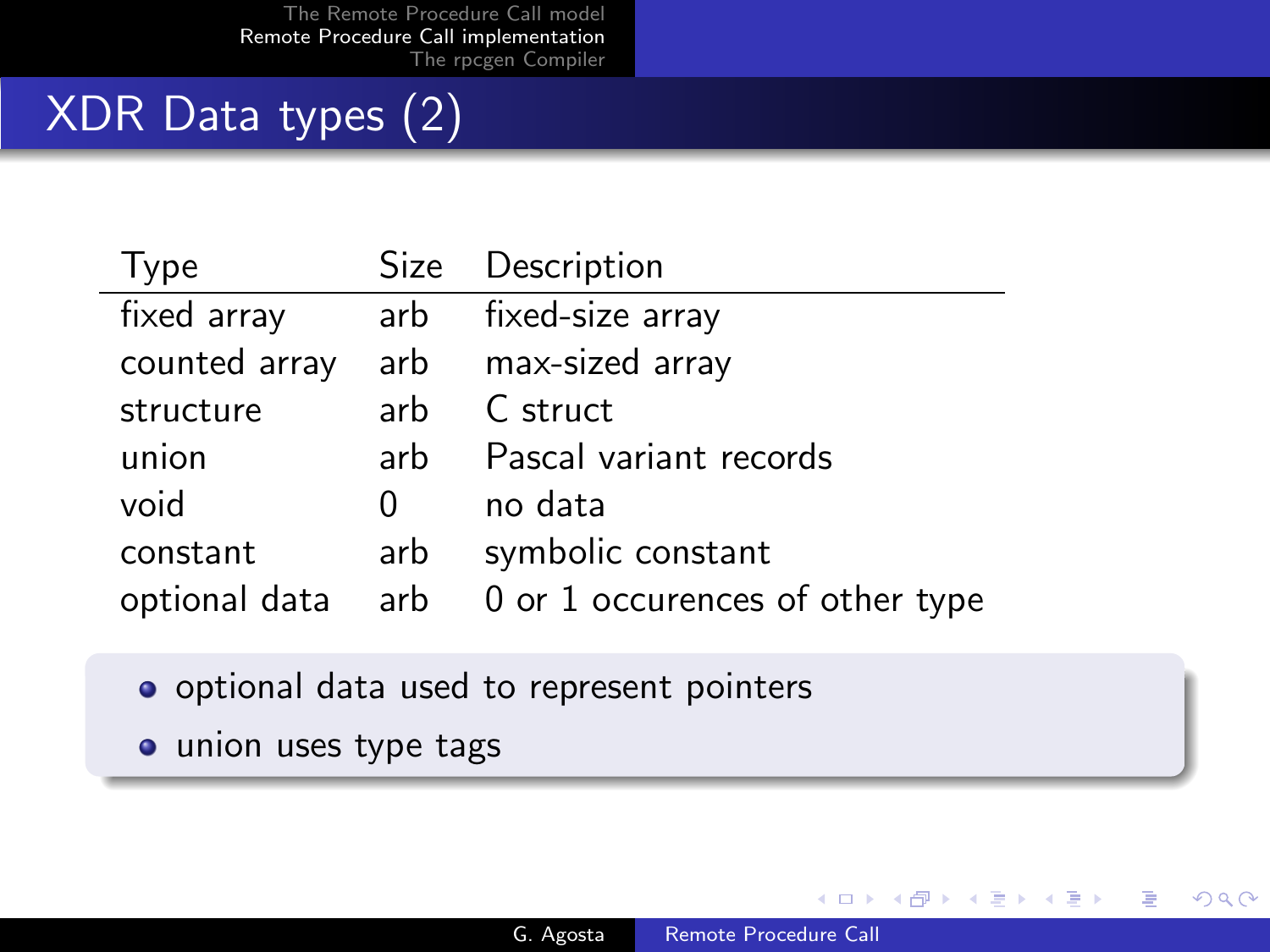## Remote Procedure Call Mechanism



• Data flow through XDR filters in both directions

メロメ メ母メ メミメ メミメ

э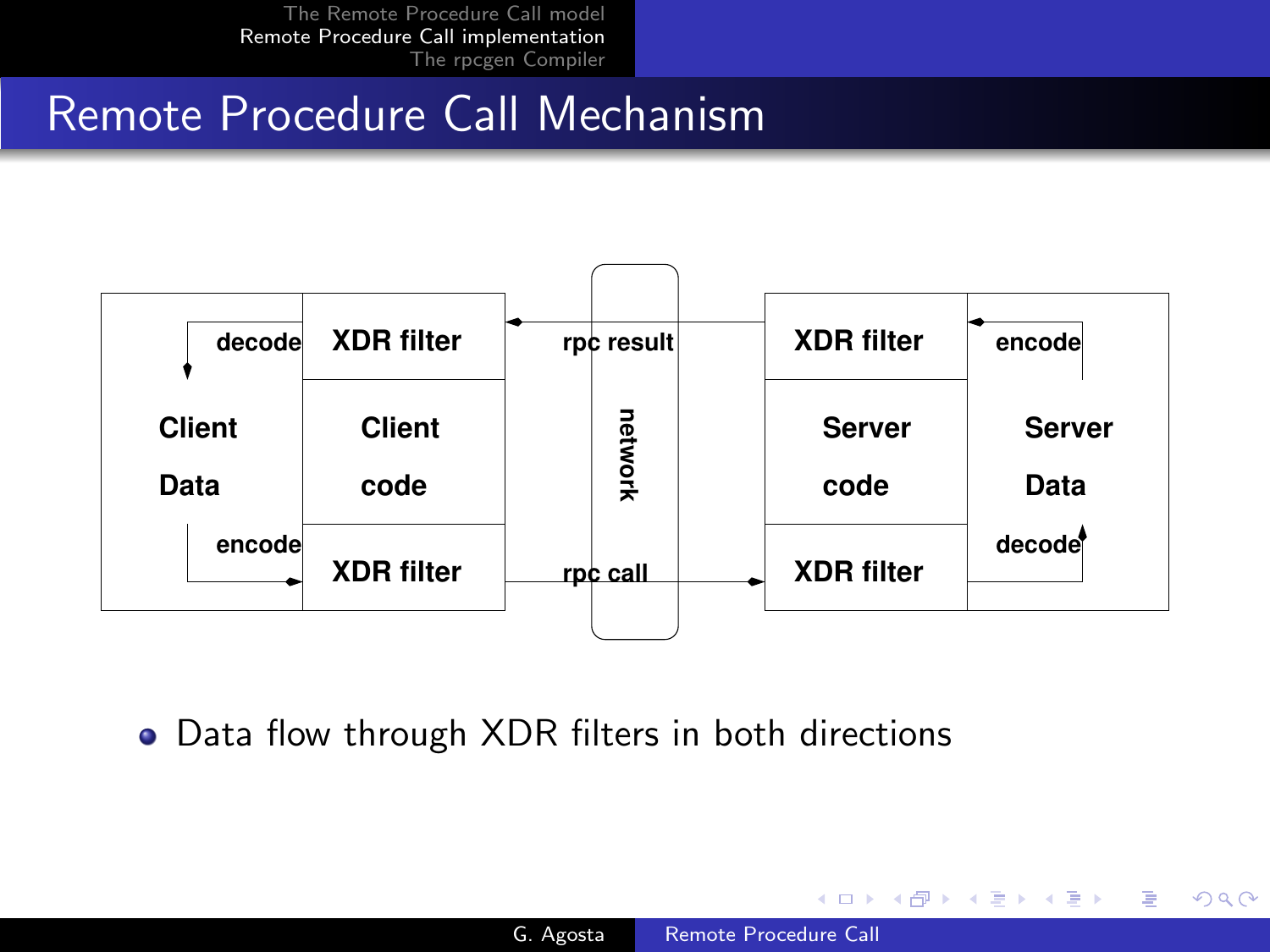# Remote Procedure Call Mechanism

#### A rather cumbersome mechanism...

- **1** Remote program registers to portmap
- 2 Caller program gets port from portmap
- <sup>3</sup> Caller program encodes input parameters
- <sup>4</sup> Caller program passes the data to remote host
- **•** Remote callee decodes the input parameters
- **<sup>6</sup>** Remote callee operates
- **2** Remote callee encodes results
- <sup>8</sup> Remote host returns the results to caller program
- <sup>9</sup> Caller program decodes the results and resumes execution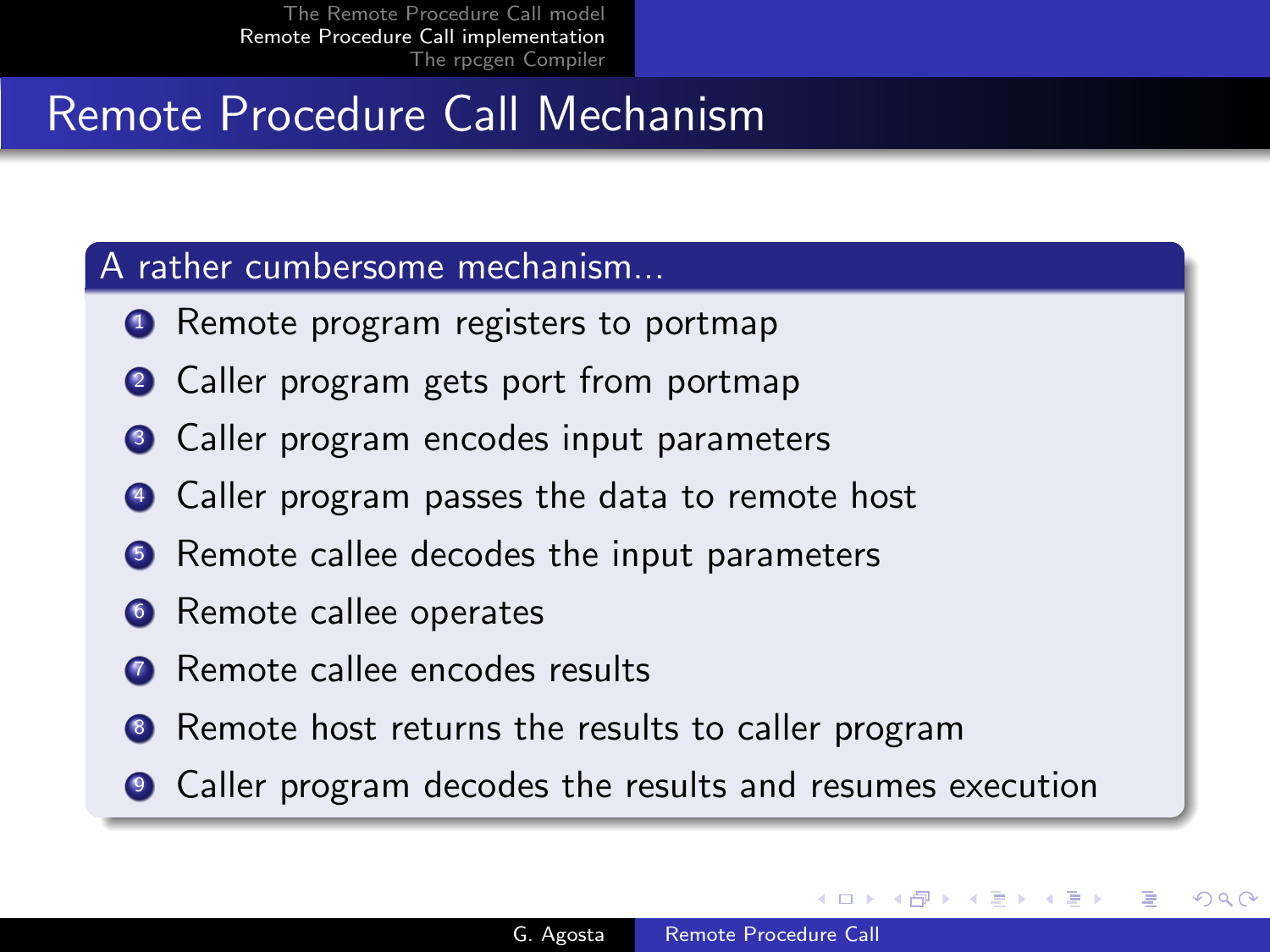**[Overview](#page-13-0)** [Declarations and Definitions](#page-14-0) [Using the rpcgen Compiler](#page-19-0)

# The rpcgen Compiler

#### **Overview**

- Writing calls to the XDR library directly is cumbersome
- Use a *domain specific language* for both XDR and RPC
- Use rpcgen compiler to compile XDR and RPC program specification

4日 8

<span id="page-13-0"></span> $\leftarrow$   $\leftarrow$   $\leftarrow$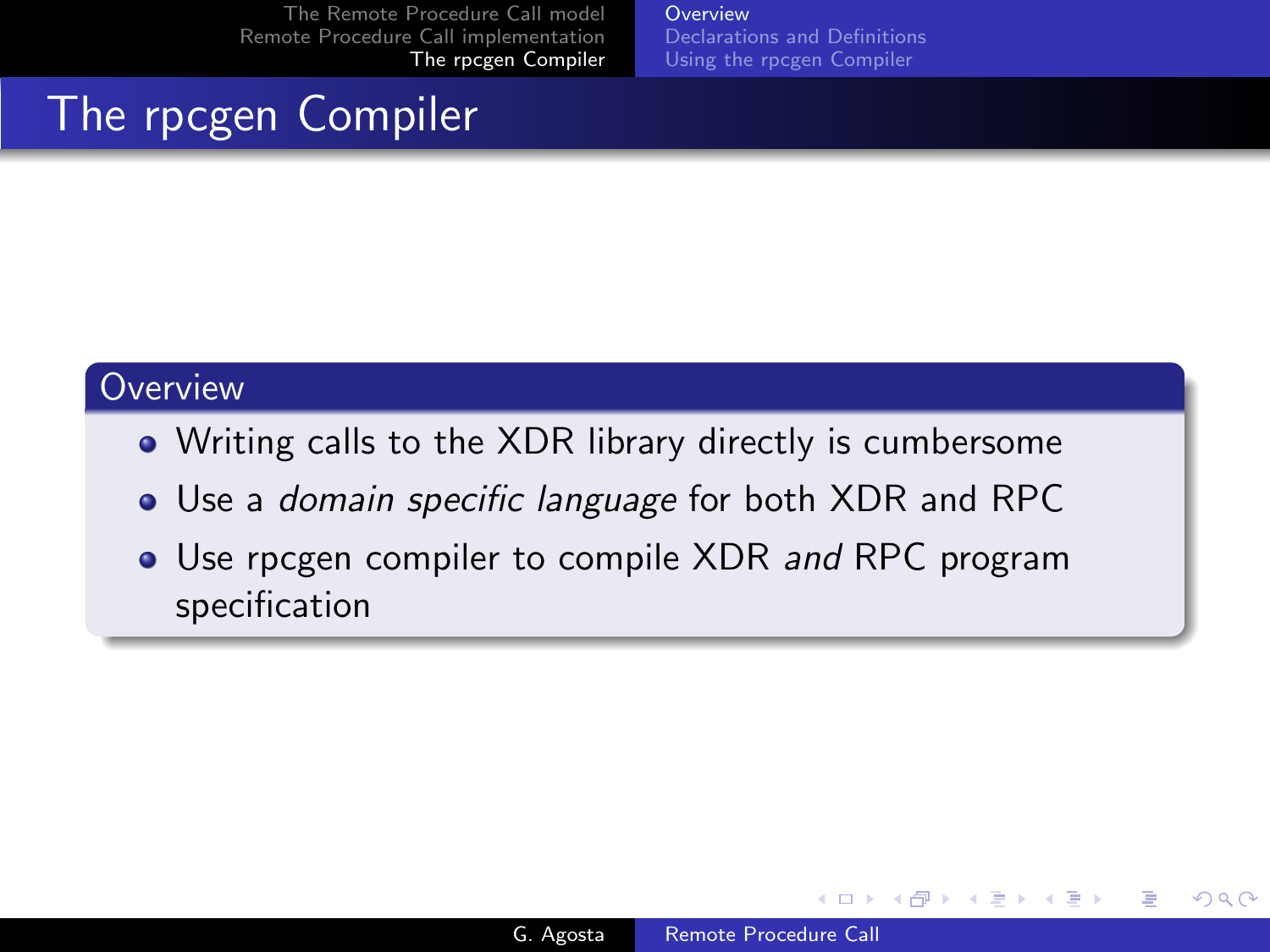[Declarations and Definitions](#page-14-0) [Using the rpcgen Compiler](#page-19-0)

### The rpcgen Compiler **Structures**

| Sample XDR Declaration                | C translation                            |
|---------------------------------------|------------------------------------------|
| struct coord $\{$<br>int x;<br>int y; | struct coord $\{$<br>int $x$ ;<br>int y; |
|                                       | typedef struct coord coord;              |

E

**In**  $\rightarrow$ 

**∢ロト ∢母 ト ∢ ヨ ト** 

<span id="page-14-0"></span>Þ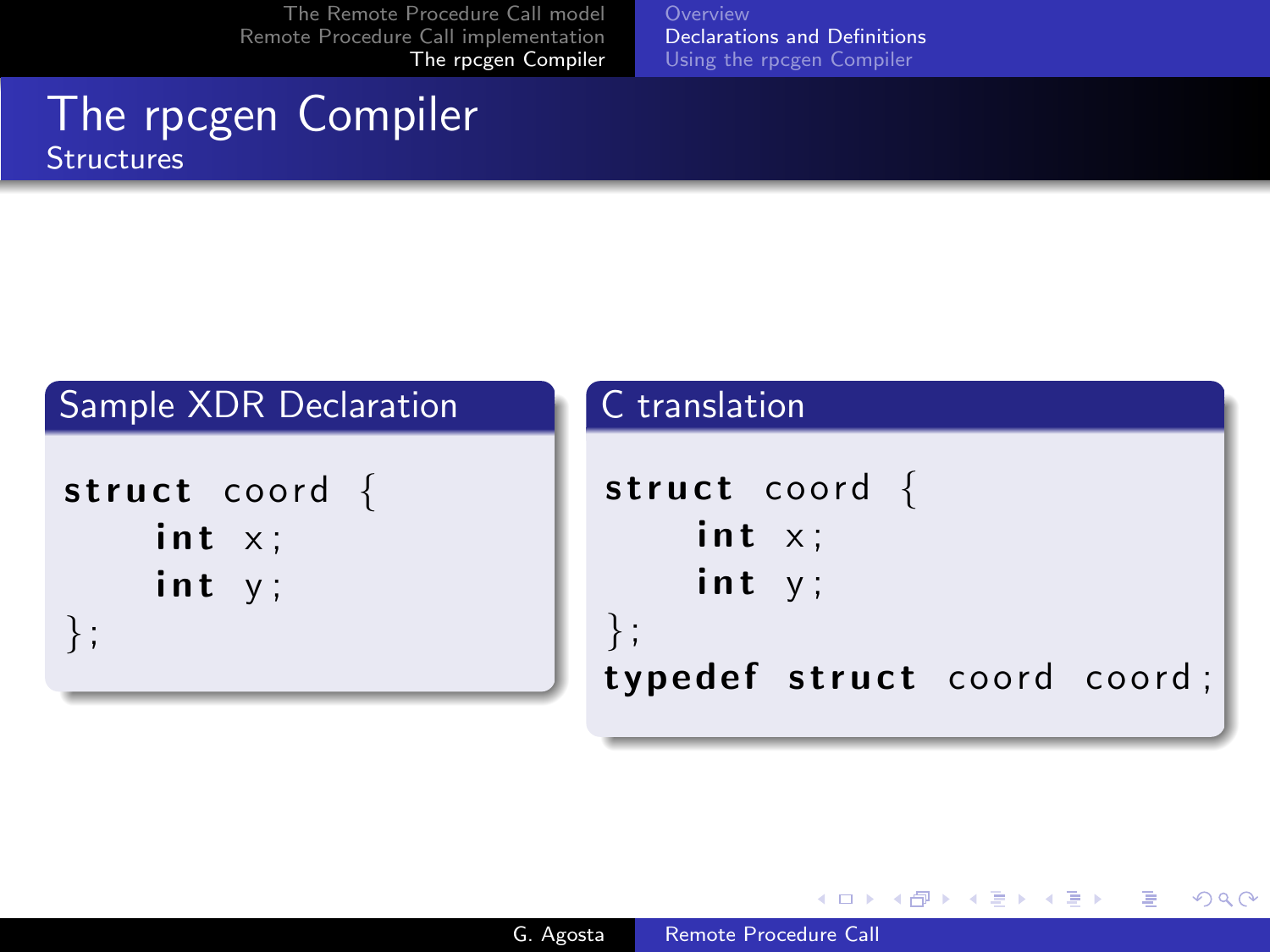[Declarations and Definitions](#page-14-0) [Using the rpcgen Compiler](#page-19-0)

## The rpcgen Compiler Discriminated Union

### Sample XDR Declaration

```
union foo switch (int n)
{
  case 0:
    opaque data [1024];
  default:void ;
} ;
```
#### C translation

```
struct foo \{int n;union {
    char data [1024];
   foo_u ;
\};
typedef struct foo foo;
```
イロメ イ母メ イヨメイ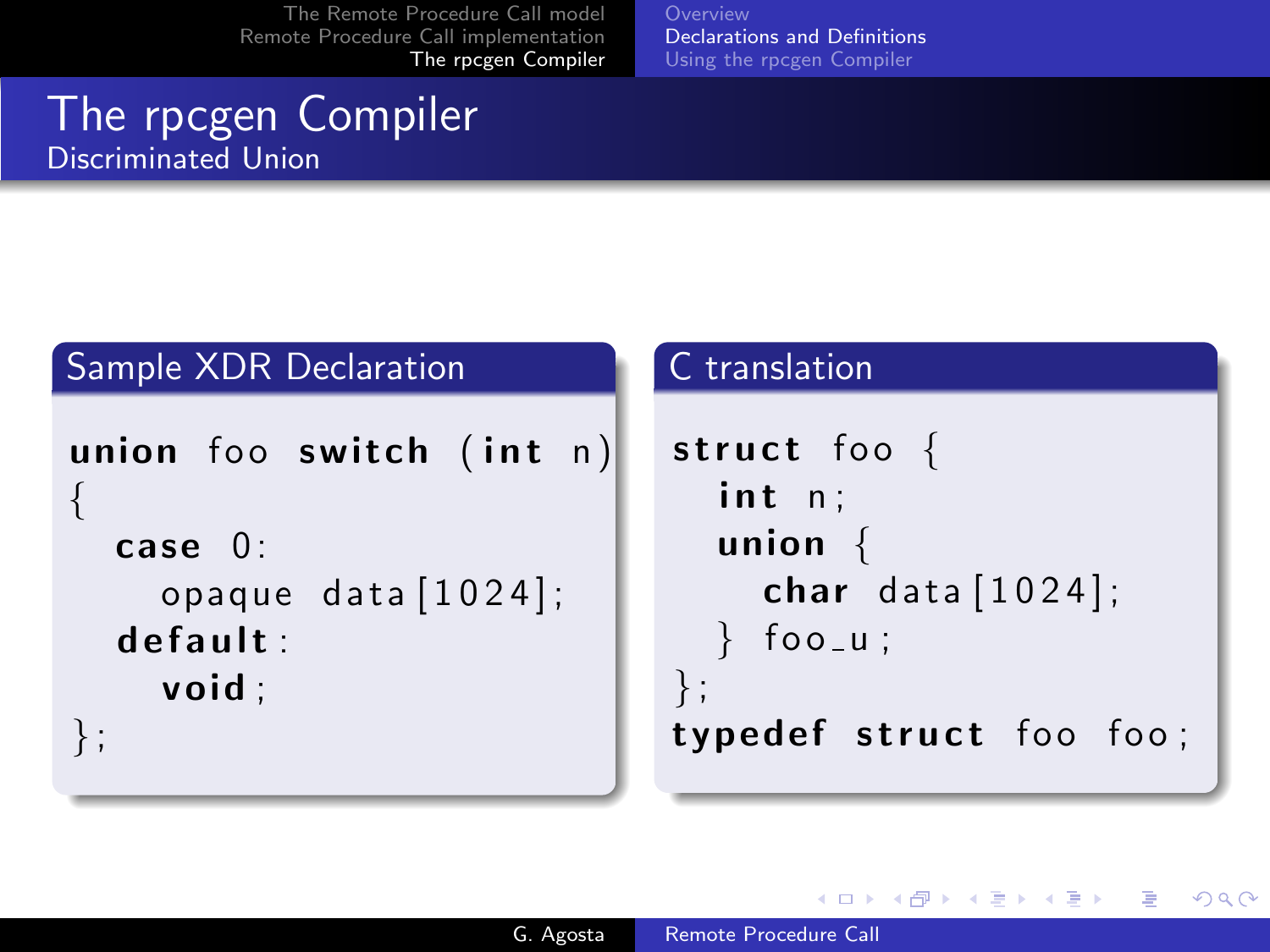[Declarations and Definitions](#page-14-0) [Using the rpcgen Compiler](#page-19-0)

### The rpcgen Compiler Constant, array, typedef and string

#### Sample XDR Declaration

```
const DOZEN = 12;
typedef string s < 24;
int palette [8];
int heights \langle 12 \rangle;
```
#### C translation

```
\#define DOZEN 12
typedef char * s;
int palette [8];
struct \{u_int heights_len;
  int * height s_v val;
  h e ights;
```
∢ ロ ≯ -∢ 何 ≯ -∢ ∃ ≯ -∢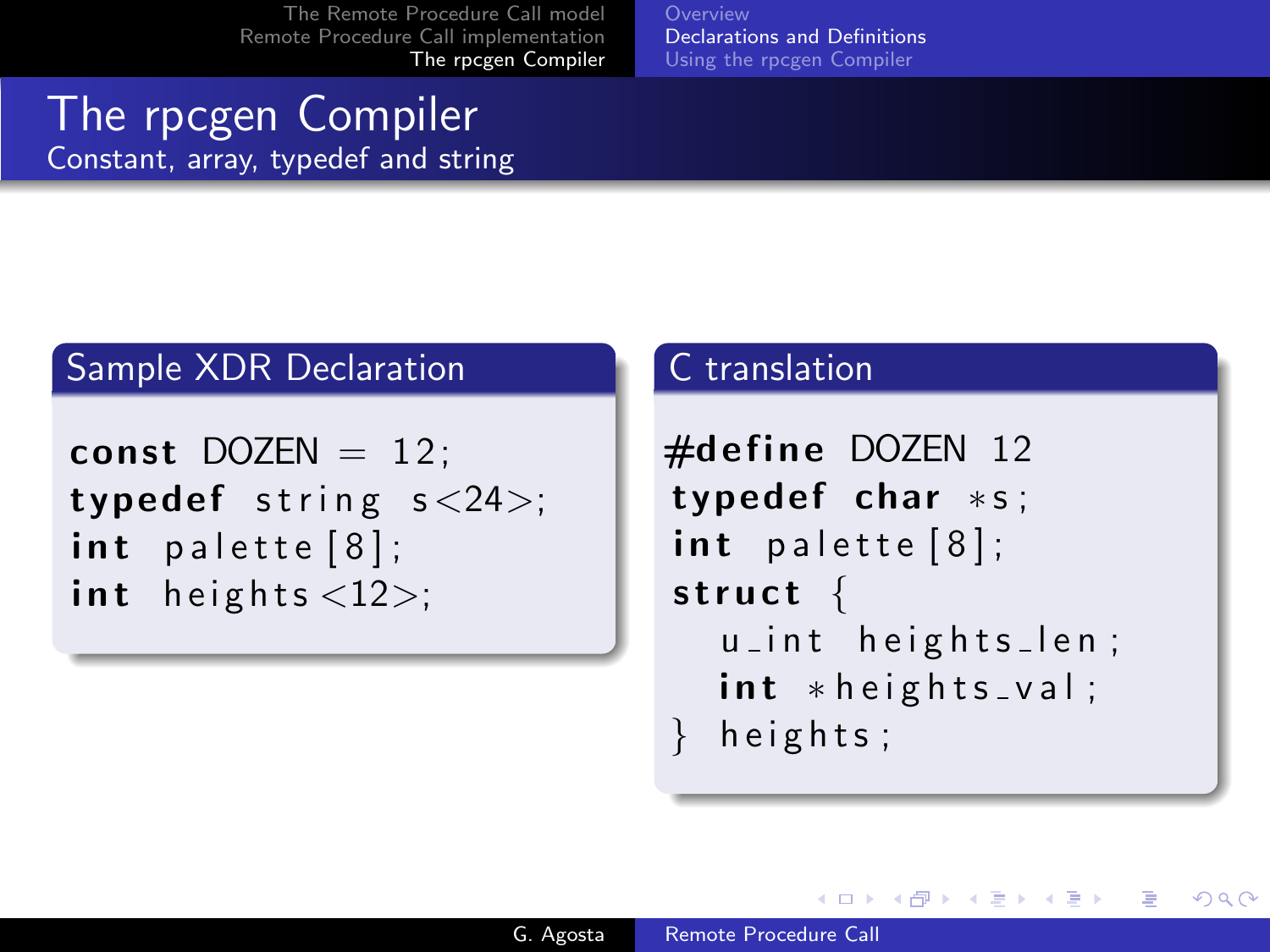[Declarations and Definitions](#page-14-0) [Using the rpcgen Compiler](#page-19-0)

### The rpcgen Compiler Booleans, pointers and raw data

- $\bullet$  Boolean type typedef int bool\_t;
- Pointers are represented as optional data

### Sample XDR Declaration

```
bool married:
listitem *next;
opaque diskblock [512];
opaque filedata <1024>;
```
#### C translation

```
bool_t married:
listitem *next:
char diskblock [512];
struct \{u int filedata len:
  char * file data_val:
  filedata ;
```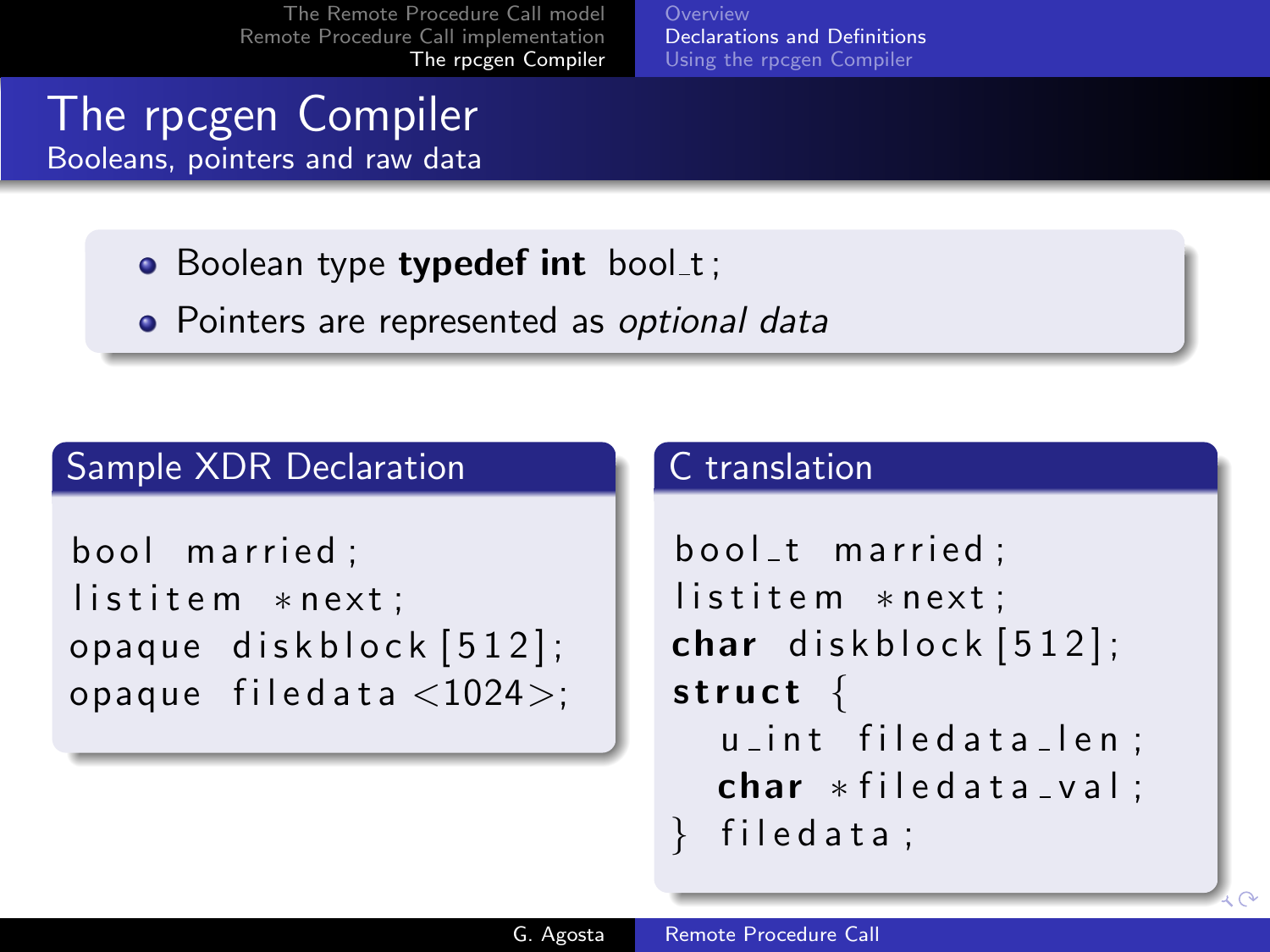[Declarations and Definitions](#page-14-0) [Using the rpcgen Compiler](#page-19-0)

### The rpcgen Compiler Defining remote procedures



イロメ イ母メ イヨメイ